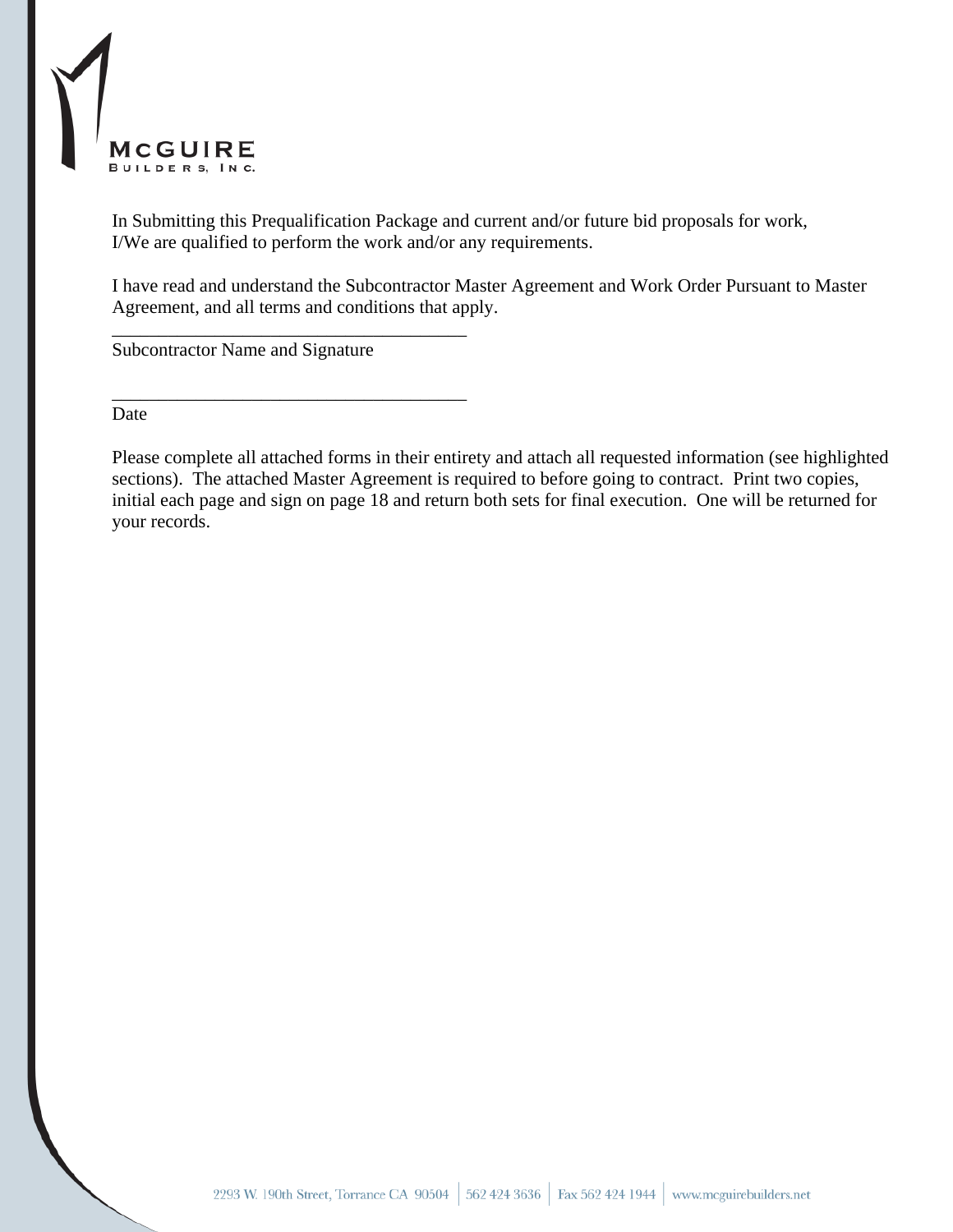

# **SUBCONTRACTOR QUALIFICATION PACKAGE**

*www.mcguirebuilders.net* 

Thank you for your interest in becoming a subcontractor of McGuire Builder's Inc..

Please complete and return to us this brief qualification package. Please do not leave any answers blank. If the question does not apply to you, please mark your answer N/A. McGuire Builders is always looking for quality oriented and professionally managed subcontractors.

## **Basic Info:**

- Name of Organization:\_\_\_\_\_\_\_\_\_\_\_\_\_\_\_\_\_\_\_\_\_\_\_\_\_\_\_\_\_\_\_\_\_\_\_\_\_\_\_\_\_\_\_\_
- Address:\_\_\_\_\_\_\_\_\_\_\_\_\_\_\_\_\_\_\_\_\_\_\_\_\_\_\_\_\_\_\_\_\_\_\_\_\_\_\_\_\_\_\_\_\_\_\_\_\_\_\_\_\_\_\_
- Phone number:  $(\_\_)$
- Fax number: (\_\_\_\_\_) \_\_\_\_\_\_\_\_\_\_\_\_\_\_\_\_\_\_\_\_\_\_\_\_\_\_\_\_\_\_\_\_\_\_\_\_\_\_\_\_\_\_\_\_\_
- Web site:
	- o Main Contacts:
		- President: Name\_\_\_\_\_\_\_\_\_\_\_\_\_\_\_\_\_\_\_\_\_\_\_\_\_\_\_\_\_\_\_\_\_\_\_\_\_
			- $\blacksquare$  Cell Number:
			- Email Address:\_\_\_\_\_\_\_\_\_\_\_\_\_\_\_\_\_\_\_\_\_\_\_\_\_\_\_\_\_\_
			- Vice President:
			- Name:\_\_\_\_\_\_\_\_\_\_\_\_\_\_\_\_\_\_\_\_\_\_\_\_\_\_\_\_\_\_\_\_\_\_\_\_\_ Cell Number:\_\_\_\_\_\_\_\_\_\_\_\_\_\_\_\_\_\_\_\_\_\_\_\_\_\_\_\_\_\_\_
			- Email Address:\_\_\_\_\_\_\_\_\_\_\_\_\_\_\_\_\_\_\_\_\_\_\_\_\_\_\_\_\_\_
		- Secretary/Treasurer:
		- Name:\_\_\_\_\_\_\_\_\_\_\_\_\_\_\_\_\_\_\_\_\_\_\_\_\_\_\_\_\_\_\_\_\_\_\_\_\_
		- Cell Number:\_\_\_\_\_\_\_\_\_\_\_\_\_\_\_\_\_\_\_\_\_\_\_\_\_\_\_\_\_\_\_
		- Email address:\_\_\_\_\_\_\_\_\_\_\_\_\_\_\_\_\_\_\_\_\_\_\_\_\_\_\_\_\_\_

## **Organization Info:**

- Type of Organization (attach proof) www.cslb.ca.gov/
	- o \_\_\_\_\_\_\_\_\_\_\_\_\_\_\_\_\_\_\_\_\_\_\_\_\_\_\_\_\_\_\_\_\_\_\_\_\_\_\_\_\_\_\_\_\_\_\_\_\_\_\_\_\_\_\_\_\_
	- o Year Business Started: \_\_\_\_\_\_\_\_\_\_\_\_\_\_\_\_\_\_\_\_\_\_\_\_\_\_\_\_\_\_\_\_\_\_\_\_\_\_
	- o Number of total full time employees:\_\_\_\_\_\_\_\_

| Office: |  |
|---------|--|
| Shop:   |  |

Field:

## o Attach Copy of State Contractor's License

- o Qualifying Agent's Name, Address, and Phone Number
	- $\blacksquare$  Name:
	- $\blacksquare$  Address:
	- Phone Number: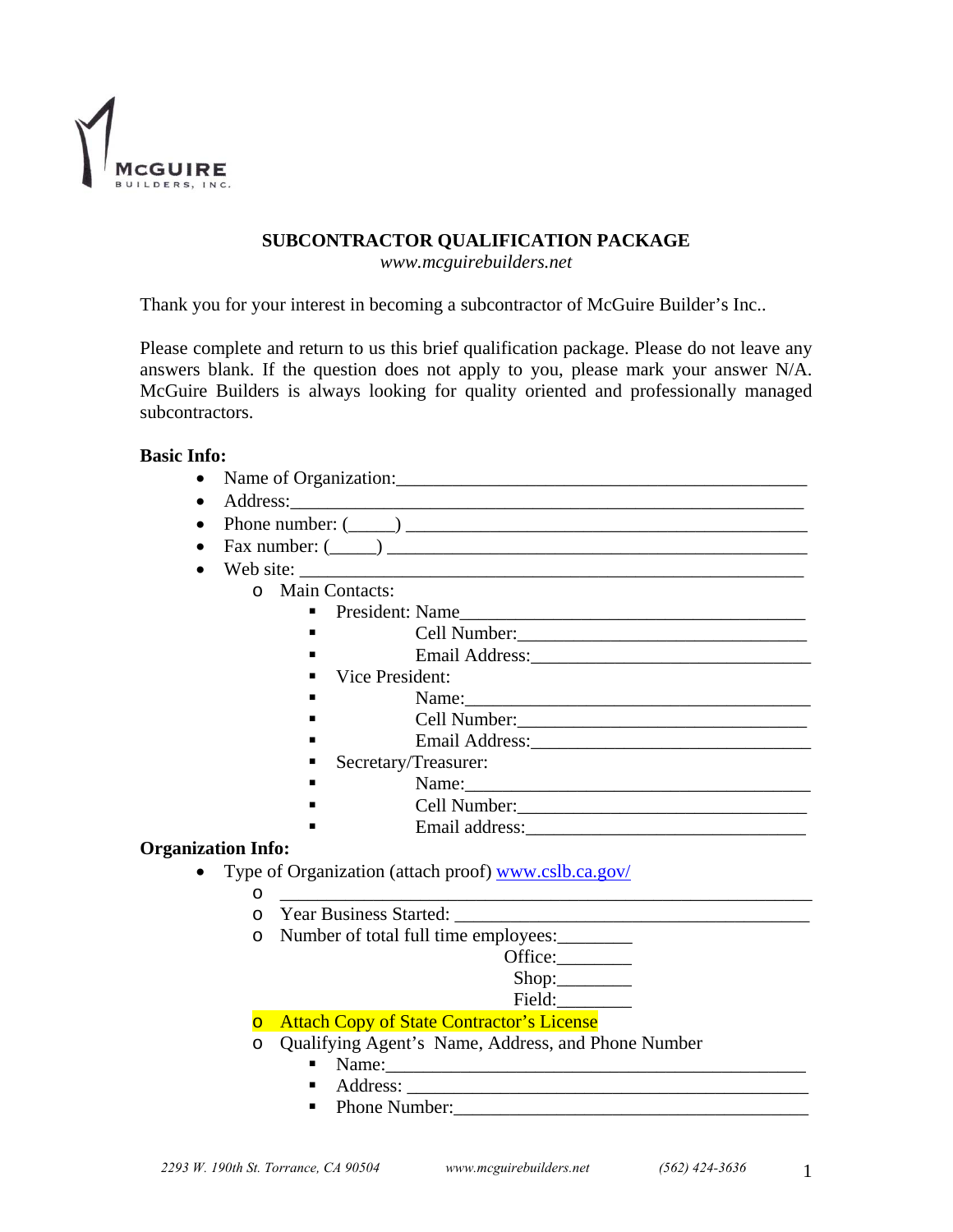- Attach copies of any City Licenses (Not required if State licensed)
- Name of Bonding Company:\_\_\_\_\_\_\_\_\_\_\_\_\_\_\_\_\_\_\_\_\_\_\_\_\_\_\_\_\_\_\_\_\_\_\_\_\_\_\_
	- o Bonding Capacity:
- Attach Proof of Insurance (Certificates) with the following types and limits:
	- o A. Workman's Compensation:
		- **Statutory**
	- o B. General liability:
		- $\bullet$  \$1,000,000.00 per occurrence
		- $\bullet$  \$1,000,000.00 Personal & Advertising Injury
		- <sup>5</sup> \$ 2,000,000.00 Complete Operations Aggregate
		- **5 2,000,000.00 General Aggregate**
		- **S** 50,000.00 Fire Damage
		- \$ 5,000.00 Medical Payments
	- o C. Vehicles:
		- $\bullet$  \$1,000,000.00 Combined Single Limit
		- $\bullet$  \$1,000,000.00 Hired & Non-Owned Liability
- Attach a Completed W-9
- Attach Project Safety Plan (Condensed Version)
- Attach Experience Modification Rate (EMR)
- Attach OSHA 300 Log \_\_\_\_\_\_\_\_\_\_\_\_\_\_\_\_\_\_\_\_\_\_\_\_\_\_\_\_\_\_\_\_\_\_\_\_\_\_\_\_\_\_

# **Work Experience:**

- All Work Classifications (CSI) you would like to bid and you are properly licensed to perform:
	- $\overline{\mathbf{O}}$   $\overline{\mathbf{O}}$   $\overline{\mathbf{O}}$   $\overline{\mathbf{O}}$   $\overline{\mathbf{O}}$   $\overline{\mathbf{O}}$   $\overline{\mathbf{O}}$   $\overline{\mathbf{O}}$   $\overline{\mathbf{O}}$   $\overline{\mathbf{O}}$   $\overline{\mathbf{O}}$   $\overline{\mathbf{O}}$   $\overline{\mathbf{O}}$   $\overline{\mathbf{O}}$   $\overline{\mathbf{O}}$   $\overline{\mathbf{O}}$   $\overline{\mathbf{O}}$   $\overline{\mathbf{O}}$   $\overline{\$  $\circ$  $\circ$
- Preferred CSI classifications (if any):
- Counties you will work in: Los Angeles, County
- (circle all that apply) Orange County
	- o Other:\_\_\_\_\_\_\_\_\_\_\_\_\_\_\_\_\_\_\_\_\_\_\_\_\_\_\_\_\_\_\_\_\_\_\_\_\_\_\_\_\_\_\_\_\_\_\_\_\_\_\_
- Preferred Job Size Range (average bid size in dollars):
- 3 Contractor References:
	- o Business name:\_\_\_\_\_\_\_\_\_\_\_\_\_\_\_\_\_\_\_\_\_\_\_\_\_\_\_\_\_\_\_\_\_\_\_\_\_\_\_\_\_\_\_\_
		- o Contact name:
		- o Address:\_\_\_\_\_\_\_\_\_\_\_\_\_\_\_\_\_\_\_\_\_\_\_\_\_\_\_\_\_\_\_\_\_\_\_\_\_\_\_\_\_\_\_\_\_\_\_\_\_
		- o Phone number:\_\_\_\_\_\_\_\_\_\_\_\_\_\_\_\_\_\_\_\_\_\_\_\_\_\_\_\_\_\_\_\_\_\_\_\_\_\_\_\_\_\_\_\_
		- o Fax number:\_\_\_\_\_\_\_\_\_\_\_\_\_\_\_\_\_\_\_\_\_\_\_\_\_\_\_\_\_\_\_\_\_\_\_\_\_\_\_\_\_\_\_\_\_\_
		- o Description of work:
		- $\circ$
		- o Bid amount(s) and date(s):\_\_\_\_\_\_\_\_\_\_\_\_\_\_\_\_\_\_\_\_\_\_\_\_\_\_\_\_\_\_\_\_\_\_\_
		- o Bid amount(s) and date(s):\_\_\_\_\_\_\_\_\_\_\_\_\_\_\_\_\_\_\_\_\_\_\_\_\_\_\_\_\_\_\_\_\_\_\_
		- $\circ$  Bid amount(s) and date(s):